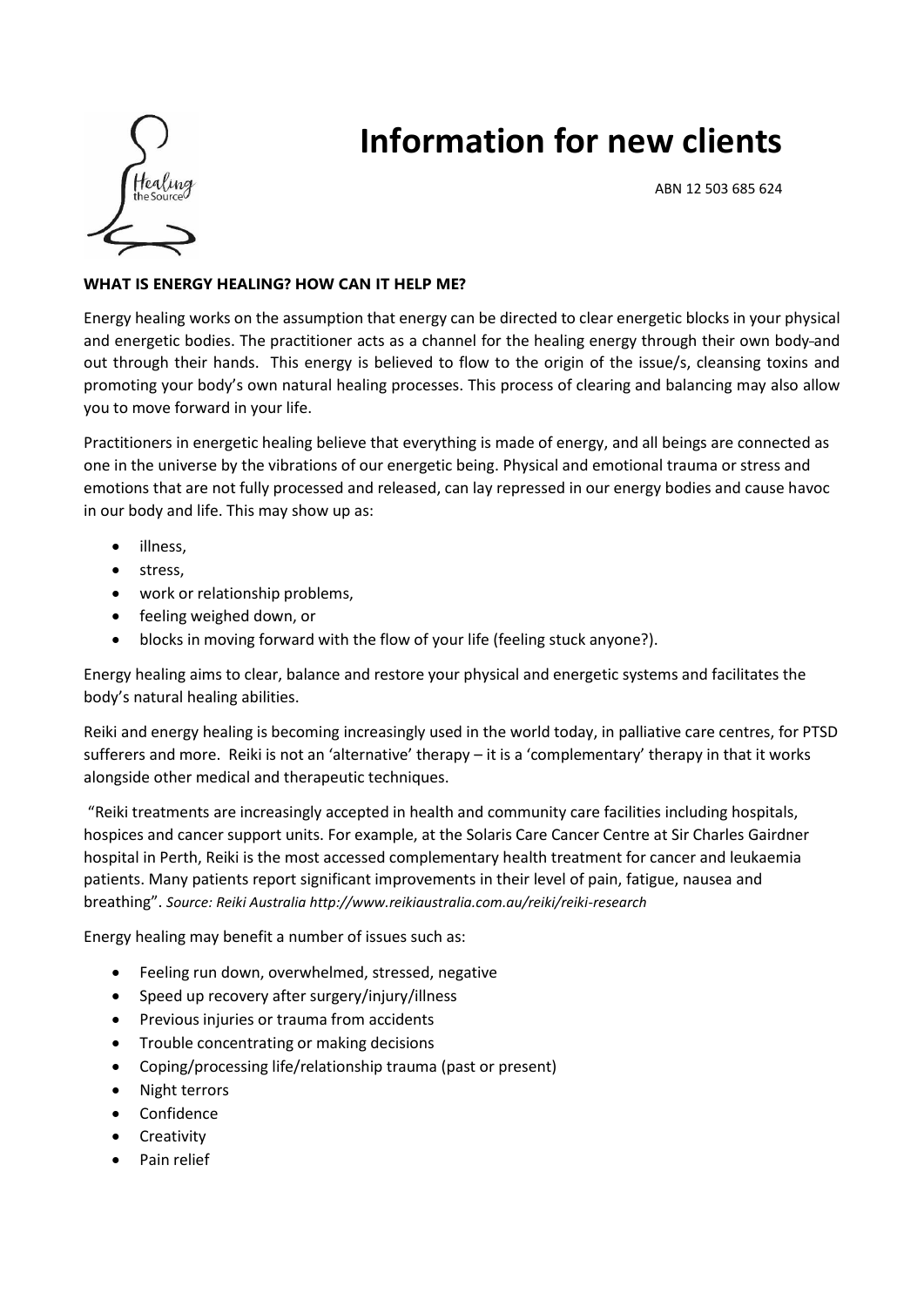#### **ABOUT**

Julia is an energy healing practitioner, and Reiki master trained in several energy healing modalities including Reiki, Seichem, Golden Dragon, Kundalini, Ashati and Alsemia. These modalities cover emotional and physical healing as well as connection with earth energies ie plants, minerals

The energy you receive during a session may be one or all of the above, dependant on the needs of your higher self. There is nothing you need to do, but simply BE, and intend to receive the energies.

### **WHAT HAPPENS DURING A SESSION?**

At the beginning of the session you have the opportunity to let me know if there is any issue or illness you'd like to focus on during the treatment, and ask any questions.

#### IN PERSON

You then lie down on the treatment table (fully clothed) and relax with your eyes closed, listening to soft relaxing music.

An energetic body scan will be performed using a singing bowl at the beginning and end of the healing.

Then hands will be placed on or above a series of chakra points throughout your body, starting at your crown and finishing at your feet. I usually touch the body with my hands on every chakra point except for heart and base chakra (I will hold my hands above the chakra points in this case). Of course, if you feel uncomfortable being touched I will adapt to suit your needs.

#### BY DISTANCE

During a distance session, the energy is sent to you remotely, wherever you are in the world. You may meditate, relax or even go about your day as normal. It is totally up to you. Those that take the time to be still, meditate or relax during the session will be more likely to perceive the energy as it comes through. Use it as a ritual of release and healing, by lighting a candle, playing some soft music and focusing on the breath and your intention for the session, or even play a guided meditation.

You may feel heat, buzzing or pins and needles as the energy flow is restored, depending on how sensitive you are. You may feel nothing during the session, don't worry - this doesn't mean that the treatment isn't having any effect.

#### POST TREATMENT

Post treatment I will share what I have seen and cleared for you, and discuss things you can do to support yourself as you integrate the healing energies. I also ask for you to share any sensations, feelings or thoughts that may have come up for you during the treatment.

After the treatment, you are encouraged to drink plenty of water and rest as needed. You may feel some light symptoms for 2-3 days post your session, as the repressed energies are fully released and the energy received is integrated. Please keep in touch post your session to let me know how you are feeling. Most people feel very relaxed, a sense of peace and general wellbeing and like a weight has been lifted.

#### Please note:

-Energy healing is a complementary therapy and does not replace any medical advice or treatments/medication plan you may currently be on.